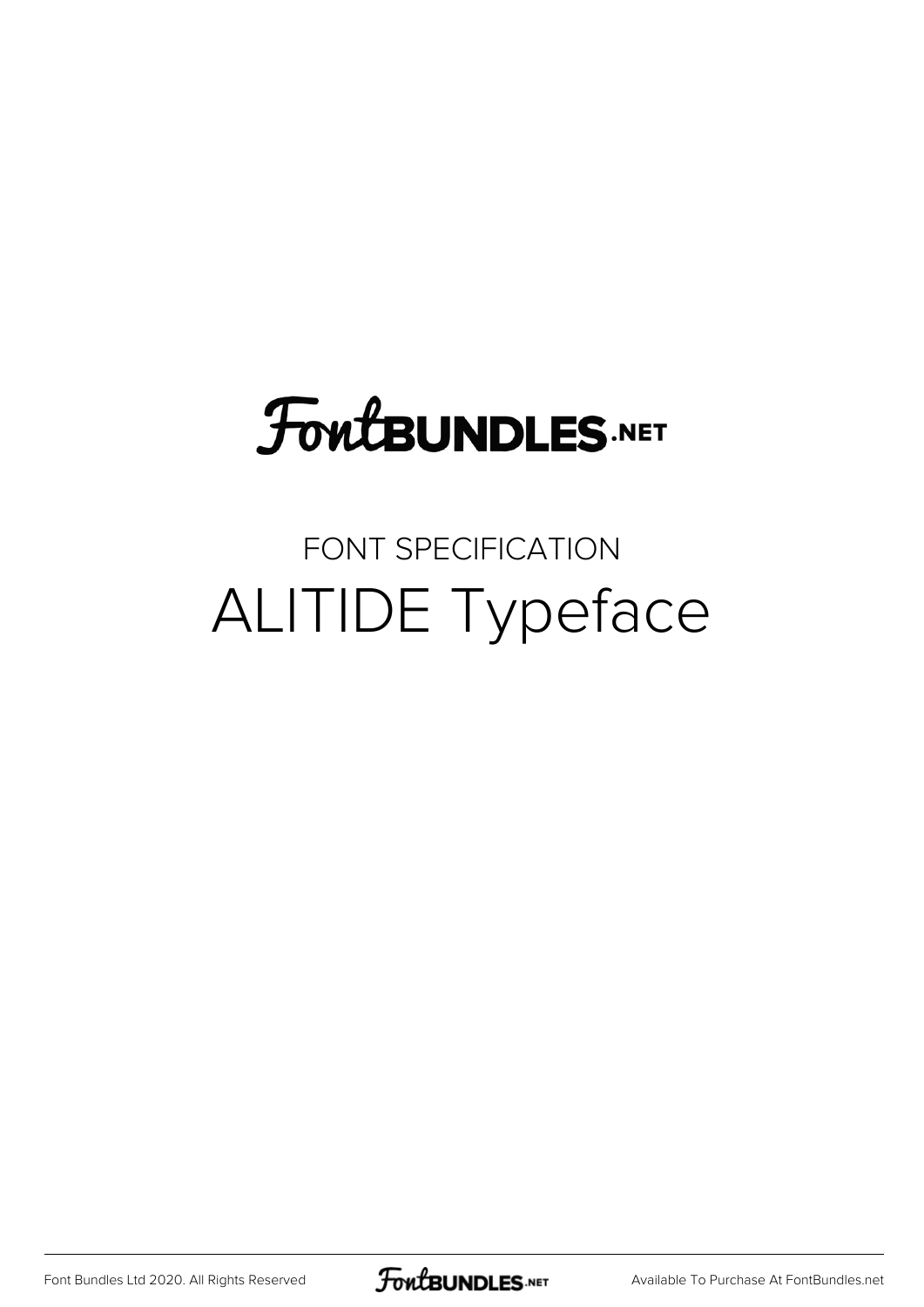#### **ALITIDE STAMP - Regular**

**Uppercase Characters** 

### ABCDEFGHIJKLMNOPQRSTU YWXYZ

Lowercase Characters

## abcdefghijklmnopqrstuv wxyz

**Numbers** 

### 0123456789

**Punctuation and Symbols** 

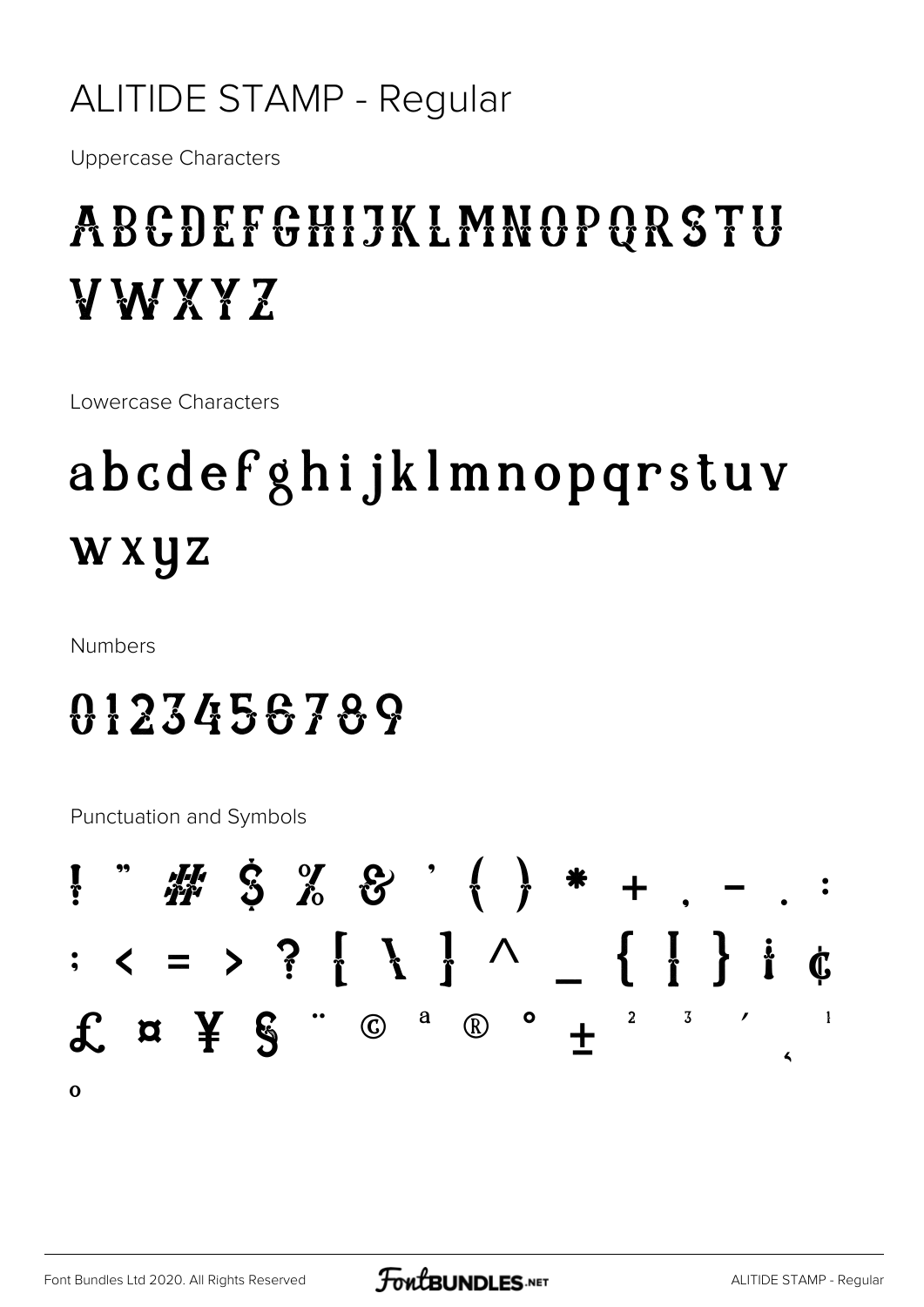All Other Glyphs

| À Á Â À À Ä Å Æ Ç È                                                                                                                                              |  |  |  |   |
|------------------------------------------------------------------------------------------------------------------------------------------------------------------|--|--|--|---|
| $\hat{E}$ $\hat{E}$ $\hat{E}$ $\hat{I}$ $\hat{I}$ $\hat{I}$ $\hat{I}$ $\hat{B}$ $\hat{M}$                                                                        |  |  |  |   |
| $\dot{\theta} \quad \dot{\theta} \quad \dot{\theta} \quad \ddot{\theta} \quad \dot{\theta} \quad \star \quad \dot{\theta} \quad \dot{\theta} \quad \dot{\theta}$ |  |  |  |   |
| $\hat{U}$ $\ddot{U}$ $\dot{Y}$ $B$ $\dot{a}$ $\dot{a}$ $\dot{a}$ $\ddot{a}$                                                                                      |  |  |  | ä |
| $\hat{a}$ æ ç è é $\hat{e}$ ë i í                                                                                                                                |  |  |  |   |
| $\hat{\mathbf{i}}$ $\hat{\mathbf{i}}$ $\hat{\mathbf{o}}$ $\hat{\mathbf{n}}$ $\hat{\mathbf{o}}$ $\hat{\mathbf{o}}$ $\hat{\mathbf{o}}$ $\hat{\mathbf{o}}$          |  |  |  | Ö |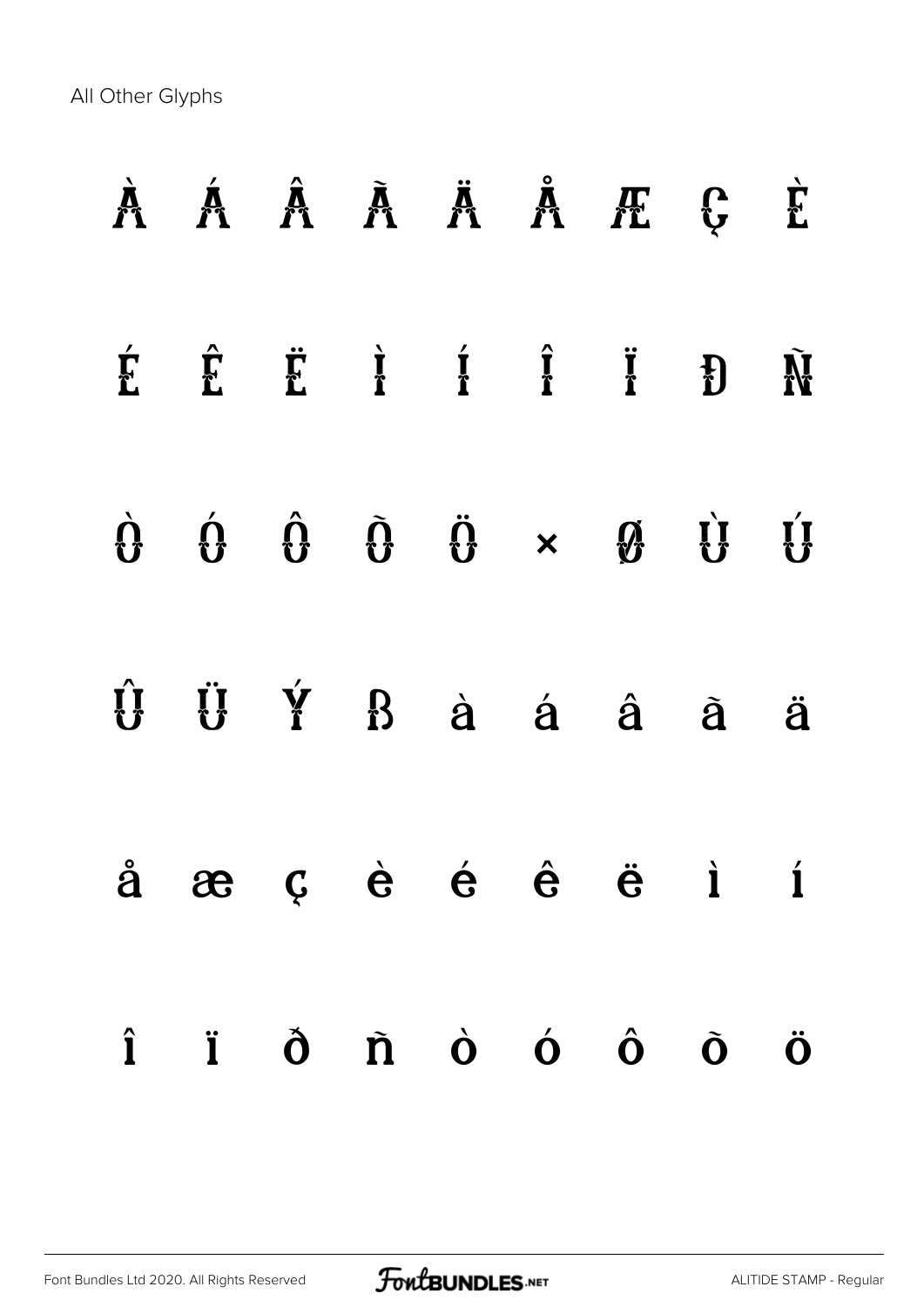| $\div$       |  |  |  | $\phi$ ù ú û ü ý ÿ l                                                                                                                                        |                      |
|--------------|--|--|--|-------------------------------------------------------------------------------------------------------------------------------------------------------------|----------------------|
| $\mathbf{L}$ |  |  |  | $1$ $4$ $6$ $5$ $8$ $7$ $7$                                                                                                                                 | $\check{\mathbf{Z}}$ |
|              |  |  |  | $\begin{array}{ccccccc}\n\wedge & \vee & \circ & \circ & \cdot & \bullet & \circ \\ \wedge & \wedge & \circ & \circ & \bullet & \circ & \circ\n\end{array}$ |                      |
|              |  |  |  | AC UB UD LC EU LT KU HU RU                                                                                                                                  |                      |
|              |  |  |  | $30 \t M \t D$ or our dreams of $\mathcal{L}$                                                                                                               |                      |
|              |  |  |  | <b>EN EM ON OR J ET 8 8</b>                                                                                                                                 |                      |
|              |  |  |  | $\mathbb{C}^n$ or $\mathbb{C}^n$ or $\mathbb{C}^n$ or $\mathbb{C}^n$ or $\mathbb{C}^n$                                                                      |                      |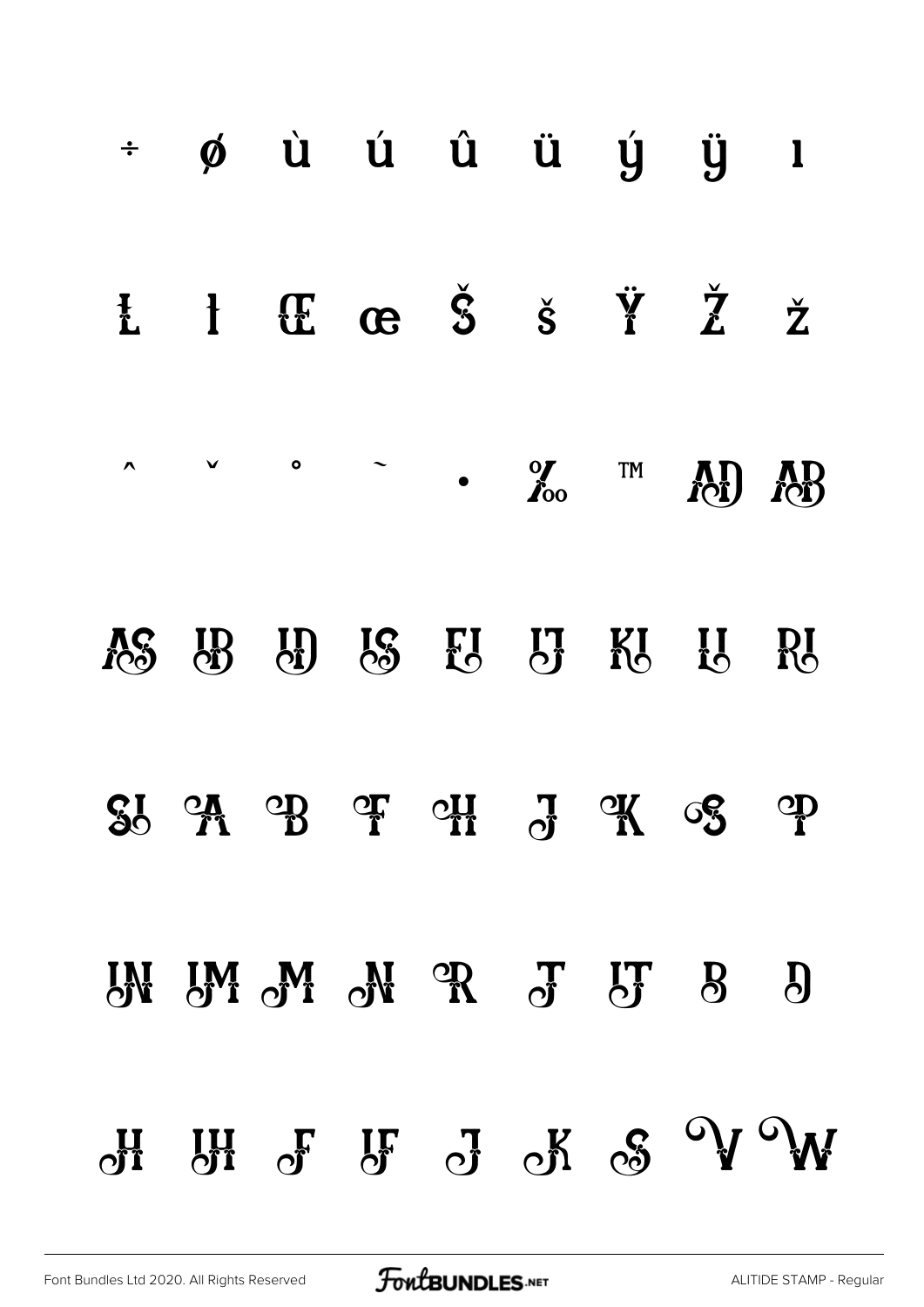# Y T A B D S F A E  $G$ ,  $K_0$   $I_0$   $G$   $R_0$   $S_0$   $X_0$   $Z_0$   $R_0$ RG KG IG SG THE TI A M H fi fl

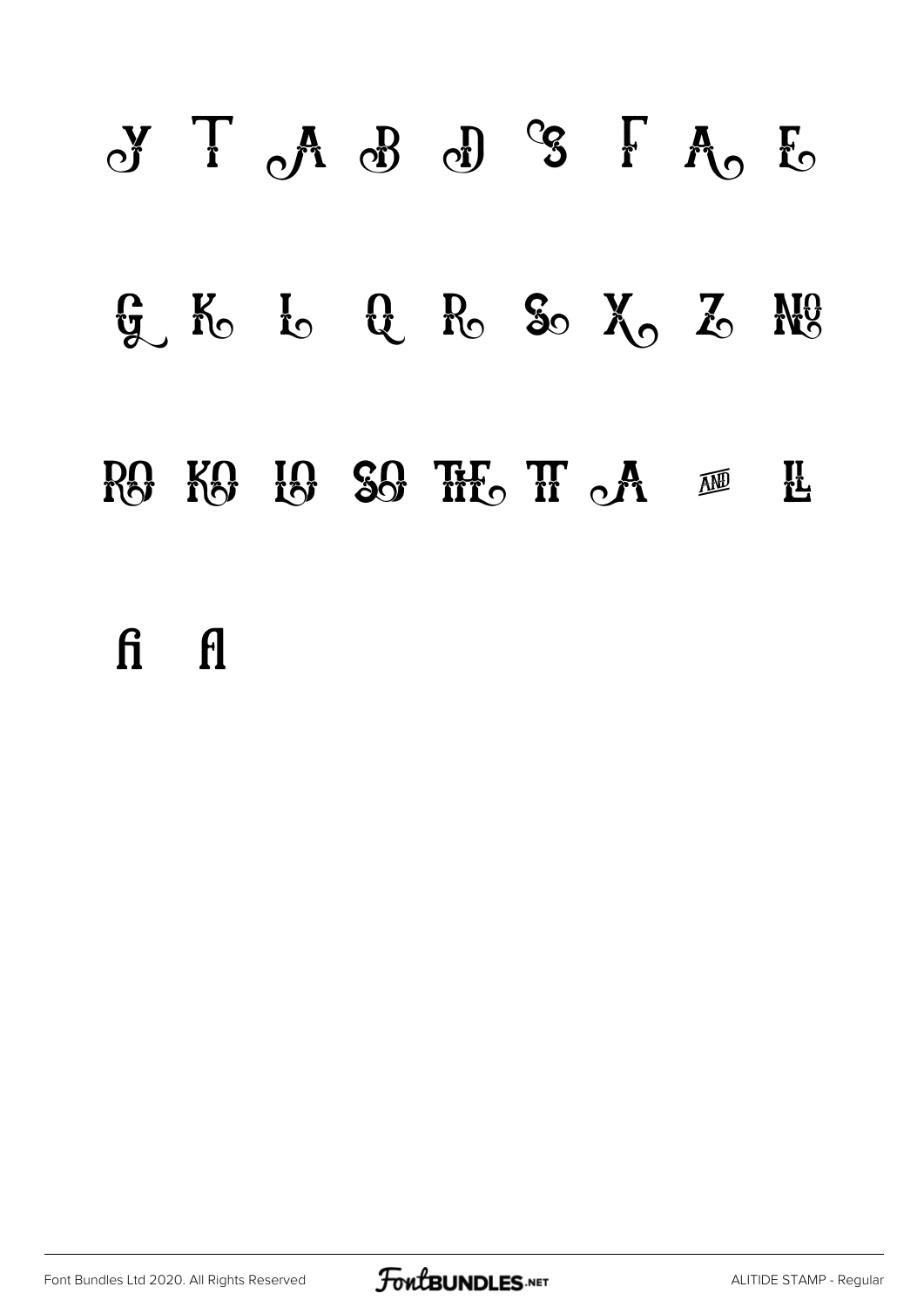#### **ALITIDE - Regular**

**Uppercase Characters** 

### ABCDEFGHIJKLMNOPQRSTU V W X Y Z

Lowercase Characters

## abcdefghijklmnopqrstuv wxyz

**Numbers** 

### 8123456789

**Punctuation and Symbols** 



All Other Glyphs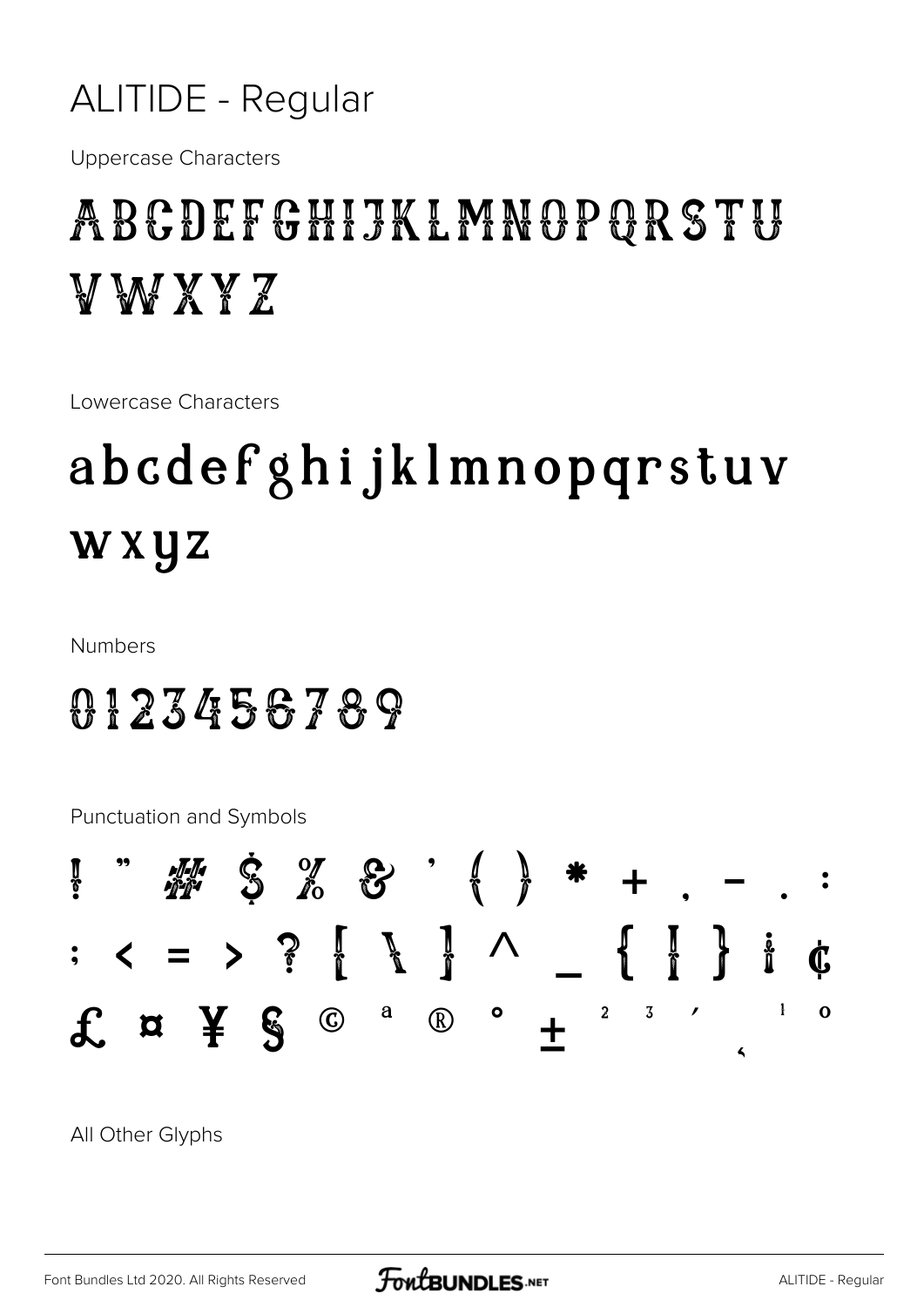|                      | À Á Â Ã Ä Ä Æ Ç                                                                                                                                                                     |  |  |                                                                                                                                                                                        |   | È                     |
|----------------------|-------------------------------------------------------------------------------------------------------------------------------------------------------------------------------------|--|--|----------------------------------------------------------------------------------------------------------------------------------------------------------------------------------------|---|-----------------------|
| É                    | Ê                                                                                                                                                                                   |  |  | $\ddot{\mathbf{r}}$ $\ddot{\mathbf{r}}$ $\ddot{\mathbf{r}}$ $\ddot{\mathbf{r}}$ $\ddot{\mathbf{r}}$ $\ddot{\mathbf{r}}$ $\ddot{\mathbf{r}}$ $\ddot{\mathbf{r}}$                        |   | Ñ                     |
|                      | $\begin{matrix}\dot{\mathbf{G}}\\ \mathbf{G}\end{matrix}\qquad\begin{matrix}\dot{\mathbf{G}}\\ \mathbf{G}\end{matrix}\qquad\begin{matrix}\dot{\mathbf{G}}\\ \mathbf{G}\end{matrix}$ |  |  | $\begin{matrix}\hat{\mathbf{U}} & \hat{\mathbf{U}} & \mathbf{W} & \hat{\mathbf{U}}\end{matrix} \quad \begin{matrix}\hat{\mathbf{U}} & \hat{\mathbf{U}} & \hat{\mathbf{U}}\end{matrix}$ |   | $\mathbf{u}^{\prime}$ |
|                      | Û Ü Ý                                                                                                                                                                               |  |  | B à á â                                                                                                                                                                                | à | ä                     |
|                      | $\hat{a}$ æ ç è é $\hat{e}$ ë i í                                                                                                                                                   |  |  |                                                                                                                                                                                        |   |                       |
|                      | $\hat{\mathbf{i}}$ $\hat{\mathbf{i}}$ $\hat{\mathbf{0}}$ $\hat{\mathbf{n}}$ $\hat{\mathbf{o}}$ $\hat{\mathbf{o}}$ $\hat{\mathbf{o}}$ $\hat{\mathbf{o}}$ $\hat{\mathbf{o}}$          |  |  |                                                                                                                                                                                        |   |                       |
| $\frac{1}{\sqrt{2}}$ |                                                                                                                                                                                     |  |  | øù ú û ü ý ÿ ı                                                                                                                                                                         |   |                       |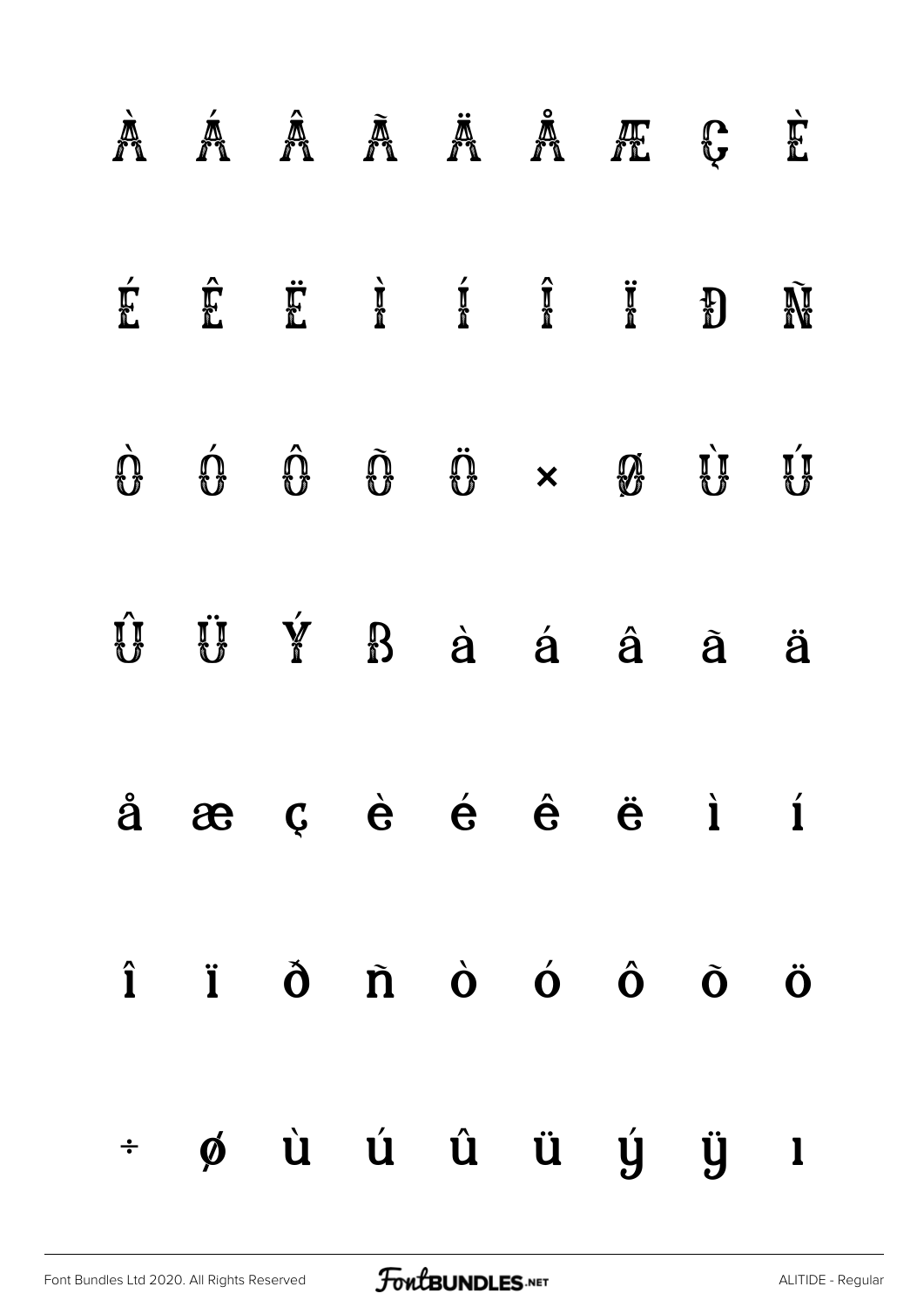| L l CE G Š Š Ÿ Ž Ž                                                                                                                                                                                                        |                |  |              |                                        |
|---------------------------------------------------------------------------------------------------------------------------------------------------------------------------------------------------------------------------|----------------|--|--------------|----------------------------------------|
| $\begin{array}{ccccc}\n\wedge & \vee & \circ & \circ & \nearrow & \bullet & \bullet & \bullet\n\end{array}$ of the $\begin{array}{ccccc}\n\mathcal{M} & \mathcal{O}_{\mathbb{A}} & \mathcal{O}_{\mathbb{A}}\n\end{array}$ |                |  |              |                                        |
| $\circ$ A $\circ$ A $\circ$ A $\circ$ A $\circ$ B $\circ$ B $\circ$                                                                                                                                                       |                |  |              |                                        |
| $\begin{array}{ccccccccccccc} 0 & 0 & 0 & \end{array}$ is the state of $\begin{array}{ccccc} 0 & 0 & \end{array}$                                                                                                         |                |  |              |                                        |
| di de di di di di di di de                                                                                                                                                                                                |                |  |              |                                        |
| UT J J A K K K KO L                                                                                                                                                                                                       |                |  |              |                                        |
| IJ H                                                                                                                                                                                                                      | IS ON NU NU OP |  | $\mathbb{C}$ | $\mathbb{C}^{\mathbb{C}}_{\mathbf{R}}$ |